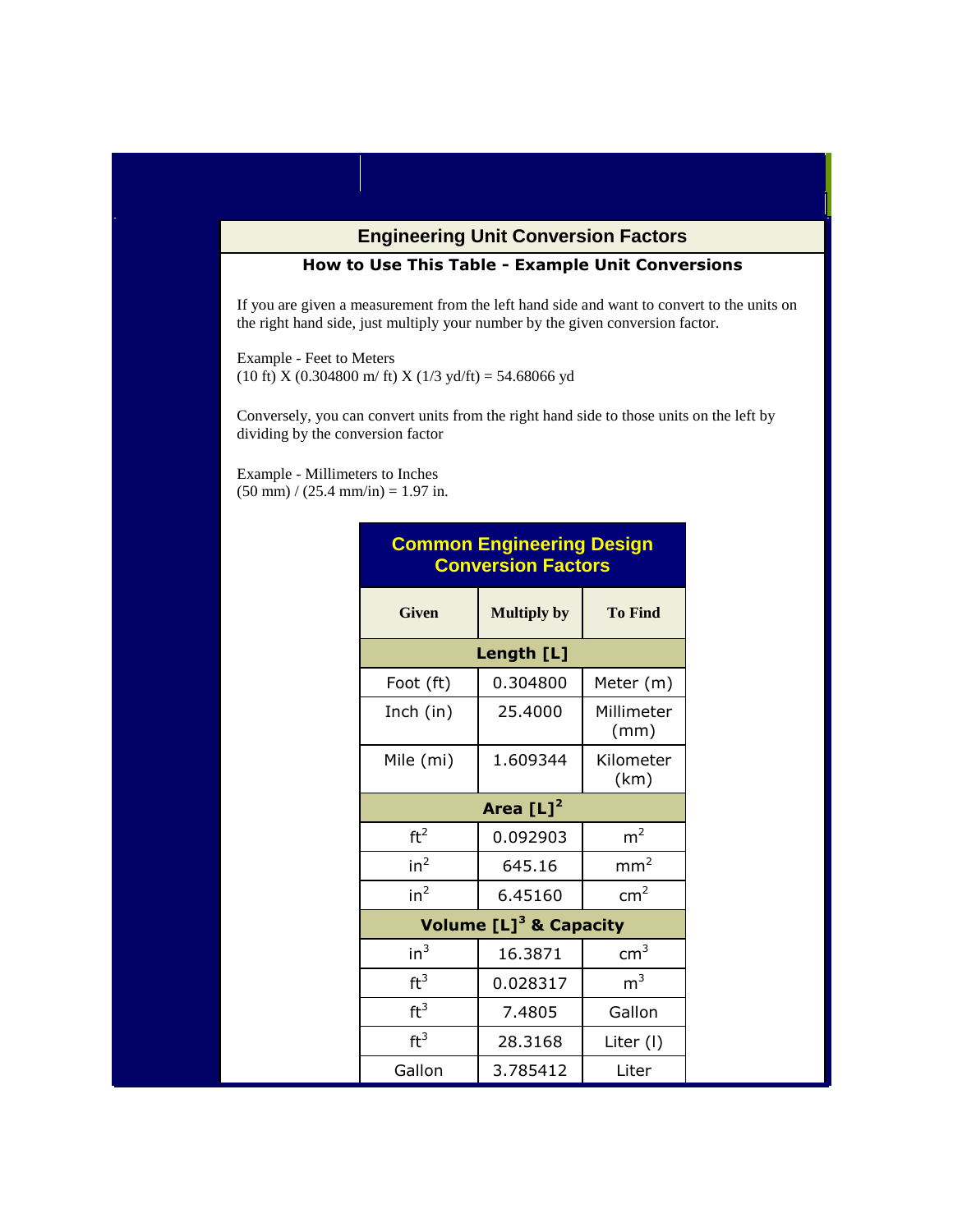| Energy, Work or Heat $[M] [L]^2 [t]^{-2}$ |                     |                          |  |
|-------------------------------------------|---------------------|--------------------------|--|
| <b>Btu</b>                                | 1.05435             | kJ                       |  |
| <b>Btu</b>                                | 0.251996            | kcal                     |  |
| Calories (cal)                            | 4.184*              | Joules (J)               |  |
| ft-Ibf                                    | 1.355818            | J                        |  |
| ft-Ibf                                    | 0.138255            | kgf-m                    |  |
| hp-hr                                     | 2.6845              | MJ                       |  |
| <b>KWH</b>                                | 3.600               | MJ                       |  |
| m-kgf                                     | 9.80665*            | J                        |  |
| $N-m$                                     | 1.                  | J                        |  |
| Flow Rate $[L]^3$ $[t]^{-1}$              |                     |                          |  |
| ft <sup>3</sup> /min                      | 7.4805              | gal/min                  |  |
| ft <sup>3</sup> /min                      | 0.471934            | I/s                      |  |
| gal/min                                   | 0.063090            | I/s                      |  |
| Force or Weight $[M] [L] [t]^{-2}$        |                     |                          |  |
| kgf                                       | 9.80665*            | Newton (N)               |  |
| Ibf                                       | 4.44822             | N                        |  |
| Ibf                                       | 0.453592            | Kgf                      |  |
| <b>Fracture Toughness</b>                 |                     |                          |  |
| ksi sqr(in)                               | 1.098800            | $MPa$ sqr $(m)$          |  |
|                                           | <b>Heat Content</b> |                          |  |
| Btu/lbm                                   | 0.555556            | cal/g                    |  |
| Btu/lbm                                   | 2.324444            | J/g                      |  |
| Btu/ $ft^3$                               | 0.037234            | MJ/m <sup>3</sup>        |  |
| <b>Heat Flux</b>                          |                     |                          |  |
| $Btu/hr-ft2$                              | 7.5346 E-5          | $cal/s$ -cm <sup>2</sup> |  |
| Btu/hr-ft <sup>2</sup>                    | 3.1525              | W/m <sup>2</sup>         |  |
| $cal/s$ -cm <sup>2</sup>                  | 4.184*              | W/cm <sup>2</sup>        |  |
| Mass Density [M] [L] <sup>-3</sup>        |                     |                          |  |
| lbm/in <sup>3</sup>                       | 27.68               | g/cm <sup>3</sup>        |  |
| lbm/ft <sup>3</sup>                       | 16.0184             | kg/m <sup>3</sup>        |  |
| Power [M] $[L]^2$ [t] <sup>-3</sup>       |                     |                          |  |
| Btu/hr                                    | 0.292875            | Watt (W)                 |  |